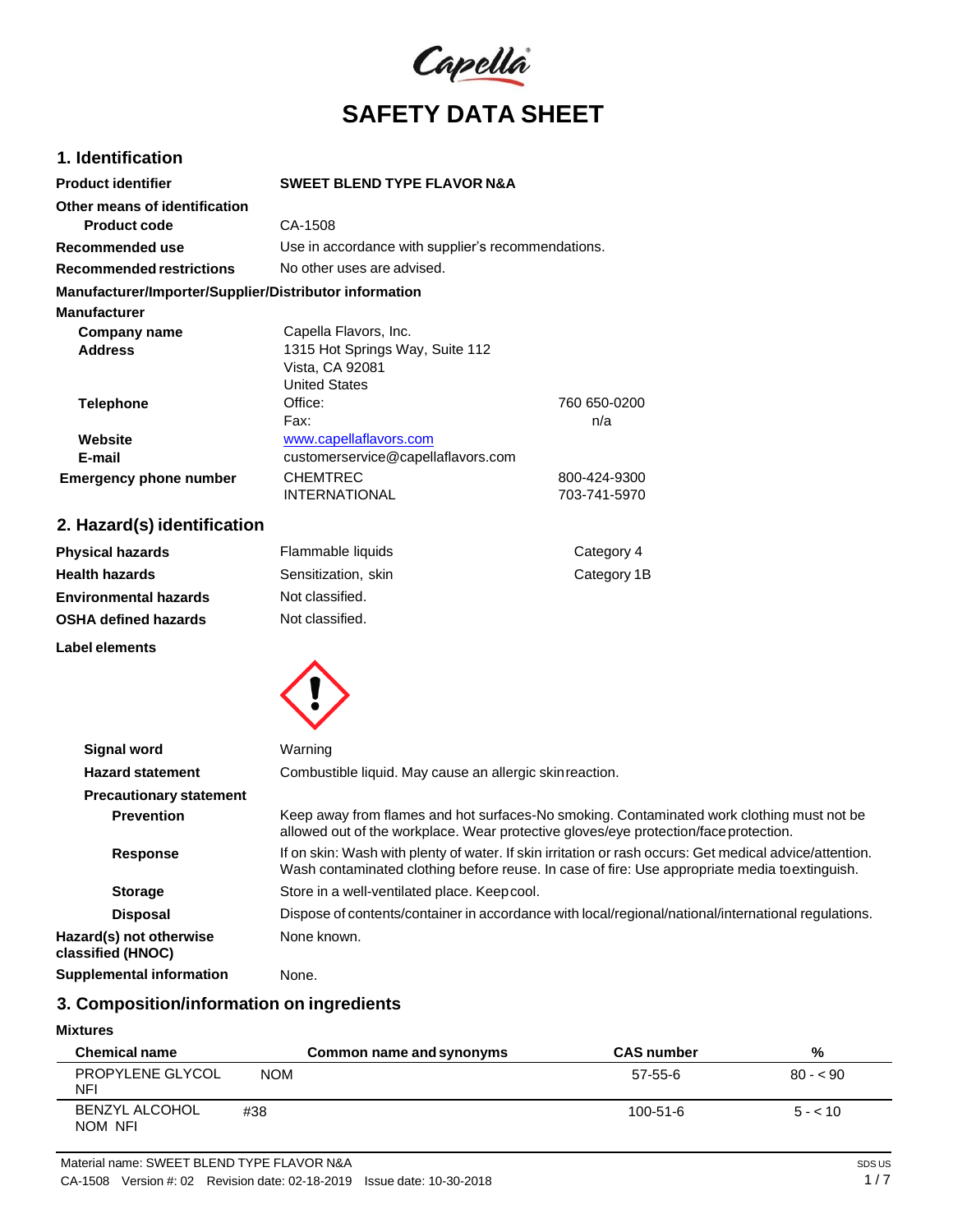| <b>Chemical name</b>                     | Common name and synonyms | <b>CAS number</b> | %         |
|------------------------------------------|--------------------------|-------------------|-----------|
| ANETHOLE TRANS<br>#217                   |                          | 4180-23-8         | $1 - < 3$ |
| ETHYL VANILLIN #296                      |                          | 121-32-4          | $1 - < 3$ |
| MENTHOL CRYSTALS NAT NOP<br>#1120        |                          | 2216-51-5         | $1 - < 3$ |
| Other components below reportable levels |                          |                   | $3 - 5$   |

\*Designates that a specific chemical identity and/or percentage of composition has been withheld as a trade secret.

### **4. First-aid measures**

| <b>Inhalation</b>                                                            | Move to fresh air. Call a physician if symptoms develop or persist.                                                                                                                 |
|------------------------------------------------------------------------------|-------------------------------------------------------------------------------------------------------------------------------------------------------------------------------------|
| <b>Skin contact</b>                                                          | Remove contaminated clothing immediately and wash skin with soap and water. In case of<br>eczema or other skin disorders: Seek medical attention and take along these instructions. |
| Eye contact                                                                  | Rinse with water. Get medical attention if irritation develops and persists.                                                                                                        |
| Ingestion                                                                    | Rinse mouth. Get medical attention if symptoms occur.                                                                                                                               |
| <b>Most important</b><br>symptoms/effects, acute and<br>delayed              | Direct contact with eyes may cause temporary irritation. May cause an allergic skin reaction.<br>Dermatitis, Rash.                                                                  |
| Indication of immediate<br>medical attention and special<br>treatment needed | Provide general supportive measures and treat symptomatically. Keep victim under observation.<br>Symptoms may be delayed.                                                           |
| <b>General information</b>                                                   | Ensure that medical personnel are aware of the material(s) involved, and take precautions to<br>protect themselves. Wash contaminated clothing before reuse.                        |
| 5. Fire-fighting measures                                                    |                                                                                                                                                                                     |
| Suitable extinguishing media                                                 | Water fog. Alcohol resistant foam. Dry chemical powder. Carbon dioxide (CO2).                                                                                                       |
| Unsuitable extinguishing<br>media                                            | Do not use water jet as an extinguisher, as this will spread the fire.                                                                                                              |
| Specific hazards arising from<br>the chemical                                | The product is combustible, and heating may generate vapors which may form explosive vapor/air<br>mixtures. During fire, gases hazardous to health may be formed.                   |
| Special protective equipment<br>and precautions for firefighters             | Self-contained breathing apparatus and full protective clothing must be worn in case of fire.                                                                                       |
| <b>Fire fighting</b><br>equipment/instructions                               | In case of fire and/or explosion do not breathe fumes. Move containers from fire area if you can do<br>so without risk.                                                             |
| <b>Specific methods</b>                                                      | Use standard firefighting procedures and consider the hazards of other involved materials.                                                                                          |
| <b>General fire hazards</b>                                                  | Combustible liquid.                                                                                                                                                                 |

# **6. Accidental release measures**

| Personal precautions,<br>protective equipment and<br>emergency procedures | Keep unnecessary personnel away. Keep people away from and upwind of spill/leak. Eliminate all<br>ignition sources (no smoking, flares, sparks, or flames in immediate area). Wear appropriate<br>protective equipment and clothing during clean-up. Avoid breathing mist/vapors. Do not touch<br>damaged containers or spilled material unless wearing appropriate protective clothing. Ensure<br>adequate ventilation. Local authorities should be advised if significant spillages cannot be<br>contained. For personal protection, see section 8 of the SDS. |
|---------------------------------------------------------------------------|------------------------------------------------------------------------------------------------------------------------------------------------------------------------------------------------------------------------------------------------------------------------------------------------------------------------------------------------------------------------------------------------------------------------------------------------------------------------------------------------------------------------------------------------------------------|
| Methods and materials for<br>containment and cleaning up                  | Use water spray to reduce vapors or divert vapor cloud drift. Eliminate all ignition sources (no<br>smoking, flares, sparks, or flames in immediate area). Keep combustibles (wood, paper, oil, etc.)<br>away from spilled material.                                                                                                                                                                                                                                                                                                                             |
|                                                                           | Large Spills: Stop the flow of material, if this is without risk. Dike the spilled material, where this is<br>possible. Use a non-combustible material like vermiculite, sand or earth to soak up the product<br>and place into a container for later disposal. Following product recovery, flush area with water.                                                                                                                                                                                                                                               |
|                                                                           | Small Spills: Absorb with earth, sand or other non-combustible material and transfer to containers<br>for later disposal. Wipe up with absorbent material (e.g. cloth, fleece). Clean surface thoroughly to<br>remove residual contamination.                                                                                                                                                                                                                                                                                                                    |
| <b>Environmental precautions</b>                                          | Never return spills to original containers for re-use. For waste disposal, see section 13 of the SDS.<br>Avoid discharge into drains, water courses or onto the ground.                                                                                                                                                                                                                                                                                                                                                                                          |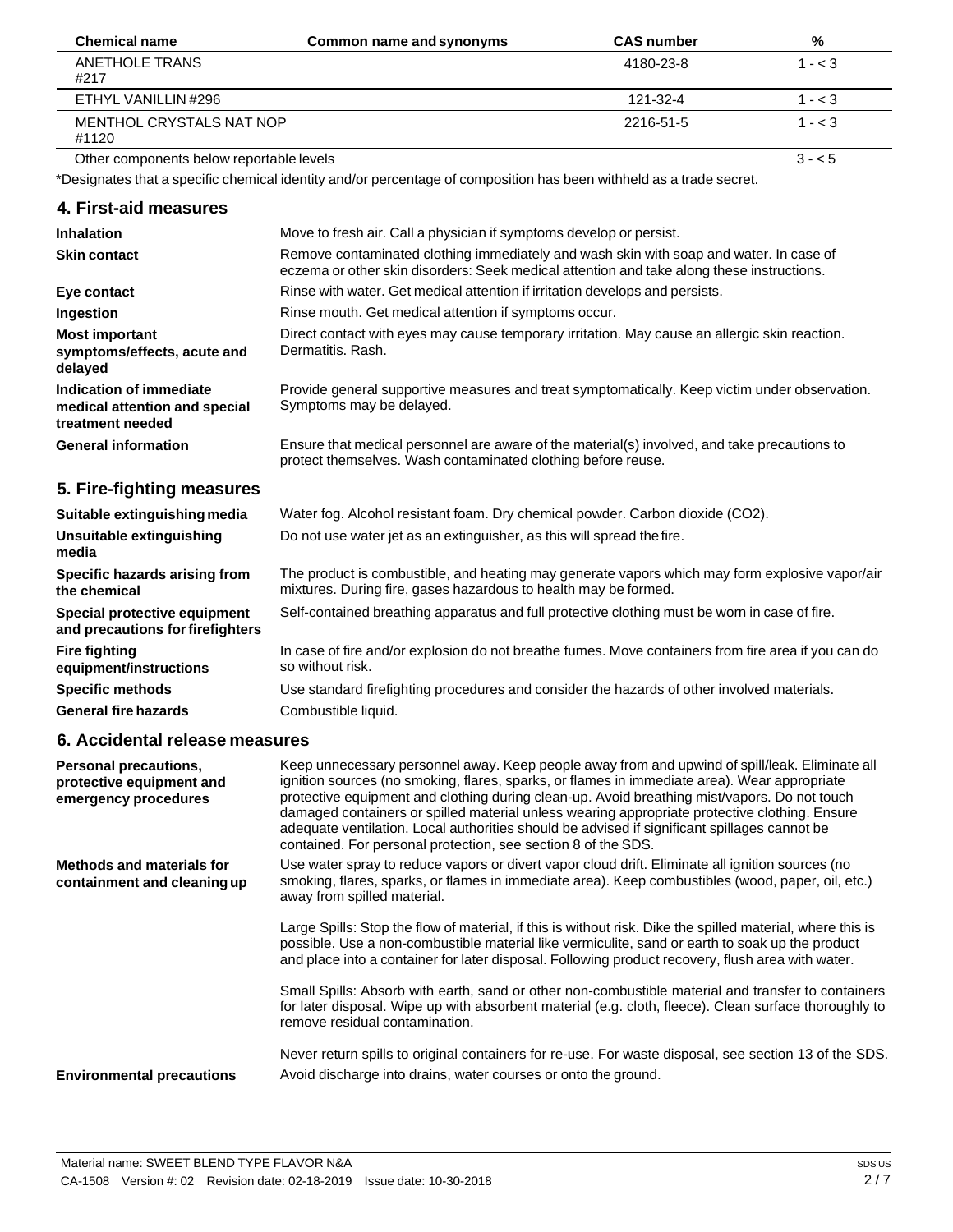# **7. Handling and storage Precautions for safe handling**

Keep away from open flames, hot surfaces and sources of ignition. When using do not smoke. Avoid breathing mist/vapors. Avoid contact with eyes, skin, and clothing. Avoid prolonged exposure. Provide adequate ventilation. Wear appropriate personal protective equipment. Observe good industrial hygiene practices.

**Conditions for safe storage, including any incompatibilities** Keep away from heat, sparks and open flame. Store in a cool, dry place out of direct sunlight. Store in tightly closed container. Store in a well-ventilated place. Keep in an area equipped with sprinklers. Store away from incompatible materials (see Section 10 of the SDS).

## **8. Exposure controls/personal protection**

#### **Occupational exposure limits**

The following constituents are the only constituents of the product which have a PEL, TLV or other recommended exposure limit. At this time, the other constituents have no known exposure limits.

|                                                             | US. Workplace Environmental Exposure Level (WEEL) Guides                                                                                                                                                                                                                                                                                                           |               |          |
|-------------------------------------------------------------|--------------------------------------------------------------------------------------------------------------------------------------------------------------------------------------------------------------------------------------------------------------------------------------------------------------------------------------------------------------------|---------------|----------|
| <b>Components</b>                                           | Type                                                                                                                                                                                                                                                                                                                                                               | Value         | Form     |
| <b>BENZYL ALCOHOL</b><br>#38 NOM NFI (CAS<br>$100 - 51 - 6$ | <b>TWA</b>                                                                                                                                                                                                                                                                                                                                                         | 44.2 mg/m3    |          |
|                                                             |                                                                                                                                                                                                                                                                                                                                                                    | 10 ppm        |          |
| PROPYLENE GLYCOL<br>NOM NFI (CAS 57-55-6)                   | TWA                                                                                                                                                                                                                                                                                                                                                                | $10$ mg/m $3$ | Aerosol. |
| <b>Biological limit values</b>                              | No biological exposure limits noted for the ingredient(s).                                                                                                                                                                                                                                                                                                         |               |          |
| Appropriate engineering<br>controls                         | Good general ventilation should be used. Ventilation rates should be matched to conditions. If<br>applicable, use process enclosures, local exhaust ventilation, or other engineering controls to<br>maintain airborne levels below recommended exposure limits. If exposure limits have not been<br>established, maintain airborne levels to an acceptable level. |               |          |
|                                                             | Individual protection measures, such as personal protective equipment                                                                                                                                                                                                                                                                                              |               |          |
| <b>Eye/face protection</b>                                  | Face shield is recommended. Wear safety glasses with side shields (or goggles).                                                                                                                                                                                                                                                                                    |               |          |
| <b>Skin protection</b>                                      |                                                                                                                                                                                                                                                                                                                                                                    |               |          |
| <b>Hand protection</b>                                      | Wear appropriate chemical resistant gloves.                                                                                                                                                                                                                                                                                                                        |               |          |
| Other                                                       | Wear appropriate chemical resistant clothing. Use of an impervious apron isrecommended.                                                                                                                                                                                                                                                                            |               |          |
| <b>Respiratory protection</b>                               | If engineering controls do not maintain airborne concentrations below recommended exposure<br>limits (where applicable) or to an acceptable level (in countries where exposure limits have not<br>been established), an approved respirator must be worn.                                                                                                          |               |          |
| <b>Thermal hazards</b>                                      | Wear appropriate thermal protective clothing, whennecessary.                                                                                                                                                                                                                                                                                                       |               |          |
| General hygiene<br>considerations                           | When using do not smoke. Always observe good personal hygiene measures, such as washing<br>after handling the material and before eating, drinking, and/or smoking. Routinely wash work<br>clothing and protective equipment to remove contaminants. Contaminated work clothing should not<br>be allowed out of the workplace.                                     |               |          |

### **9. Physical and chemical properties**

| Appearance                                 |                                               |
|--------------------------------------------|-----------------------------------------------|
| <b>Physical state</b>                      | Liquid.                                       |
| Form                                       | Liquid.                                       |
| Color                                      | Not available.                                |
| Odor                                       | Not available.                                |
| Odor threshold                             | Not available.                                |
| рH                                         | Not available.                                |
| Melting point/freezing point               | -74.2 $\degree$ F (-59 $\degree$ C) estimated |
| Initial boiling point and boiling<br>range | 370.76 °F (188.2 °C) estimated                |
| <b>Flash point</b>                         | 181.0 °F (82.8 °C) Closed Cup                 |
| <b>Evaporation rate</b>                    | Not available.                                |
| Flammability (solid, gas)                  | Not applicable.                               |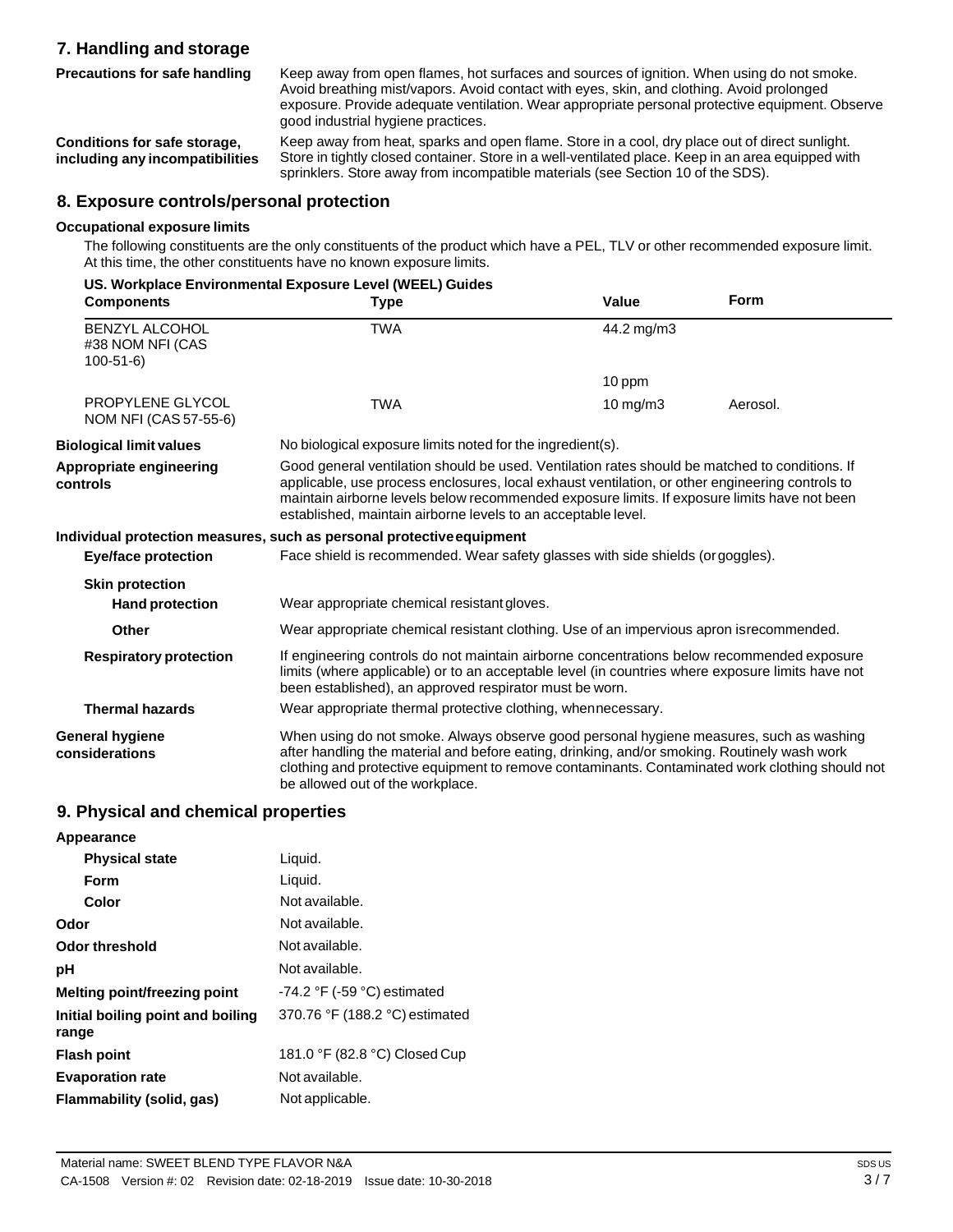# **Upper/lower flammability or explosive limits**

| opper/lower hammability or explosive limits       |                                                                                               |
|---------------------------------------------------|-----------------------------------------------------------------------------------------------|
| <b>Flammability limit - lower</b><br>(%)          | Not available.                                                                                |
| <b>Flammability limit - upper</b><br>$(\%)$       | Not available.                                                                                |
| Explosive limit - lower (%)                       | Not available.                                                                                |
| Explosive limit - upper (%)                       | Not available.                                                                                |
| Vapor pressure                                    | 0.17 hPa estimated                                                                            |
| <b>Vapor density</b>                              | Not available.                                                                                |
| <b>Relative density</b>                           | Not available.                                                                                |
| Solubility(ies)                                   |                                                                                               |
| <b>Solubility (water)</b>                         | Not available.                                                                                |
| <b>Partition coefficient</b><br>(n-octanol/water) | Not available.                                                                                |
| <b>Auto-ignition temperature</b>                  | 700 °F (371.11 °C) estimated                                                                  |
| <b>Decomposition temperature</b>                  | Not available.                                                                                |
| <b>Viscosity</b>                                  | Not available.                                                                                |
| <b>Other information</b>                          |                                                                                               |
| <b>Explosive properties</b>                       | Not explosive.                                                                                |
| <b>Flammability class</b>                         | Combustible IIIA estimated                                                                    |
| <b>Oxidizing properties</b>                       | Not oxidizing.                                                                                |
| <b>Refractive index</b>                           | 1.4289 - 1.4589                                                                               |
| <b>Specific gravity</b>                           | $1.02 - 1.05$                                                                                 |
| 10. Stability and reactivity                      |                                                                                               |
| <b>Reactivity</b>                                 | The product is stable and non-reactive under normal conditions of use, storage and transport. |
| <b>Chemical stability</b>                         | Material is stable under normal conditions.                                                   |

| .                                            |                                                                                                                                                                          |
|----------------------------------------------|--------------------------------------------------------------------------------------------------------------------------------------------------------------------------|
| <b>Chemical stability</b>                    | Material is stable under normal conditions.                                                                                                                              |
| <b>Possibility of hazardous</b><br>reactions | No dangerous reaction known under conditions of normal use.                                                                                                              |
| <b>Conditions to avoid</b>                   | Keep away from heat, hot surfaces, sparks, open flames and other ignition sources. Avoid<br>temperatures exceeding the flash point. Contact with incompatible materials. |
| Incompatible materials                       | Strong oxidizing agents.                                                                                                                                                 |
| <b>Hazardous decomposition</b><br>products   | No hazardous decomposition products are known.                                                                                                                           |

# **11. Toxicological information**

## **Information on likely routes of exposure**

| <b>Inhalation</b>                                                                  | Prolonged inhalation may be harmful.                     |
|------------------------------------------------------------------------------------|----------------------------------------------------------|
| <b>Skin contact</b>                                                                | May cause an allergic skin reaction.                     |
| Eye contact                                                                        | Direct contact with eyes may cause temporary irritation. |
| Ingestion                                                                          | Expected to be a low ingestion hazard.                   |
| Symptoms related to the<br>physical, chemical and<br>toxicological characteristics | May cause an allergic skin reaction. Dermatitis. Rash.   |

## **Information on toxicological effects**

# **Acute toxicity**

| <b>Components</b>     | <b>Species</b>             | <b>Test Results</b> |
|-----------------------|----------------------------|---------------------|
| <b>BENZYL ALCOHOL</b> | #38 NOM NFI (CAS 100-51-6) |                     |
| <b>Acute</b>          |                            |                     |
| Oral                  |                            |                     |
| LD50                  | Rat                        | 1230 - 3100 mg/kg   |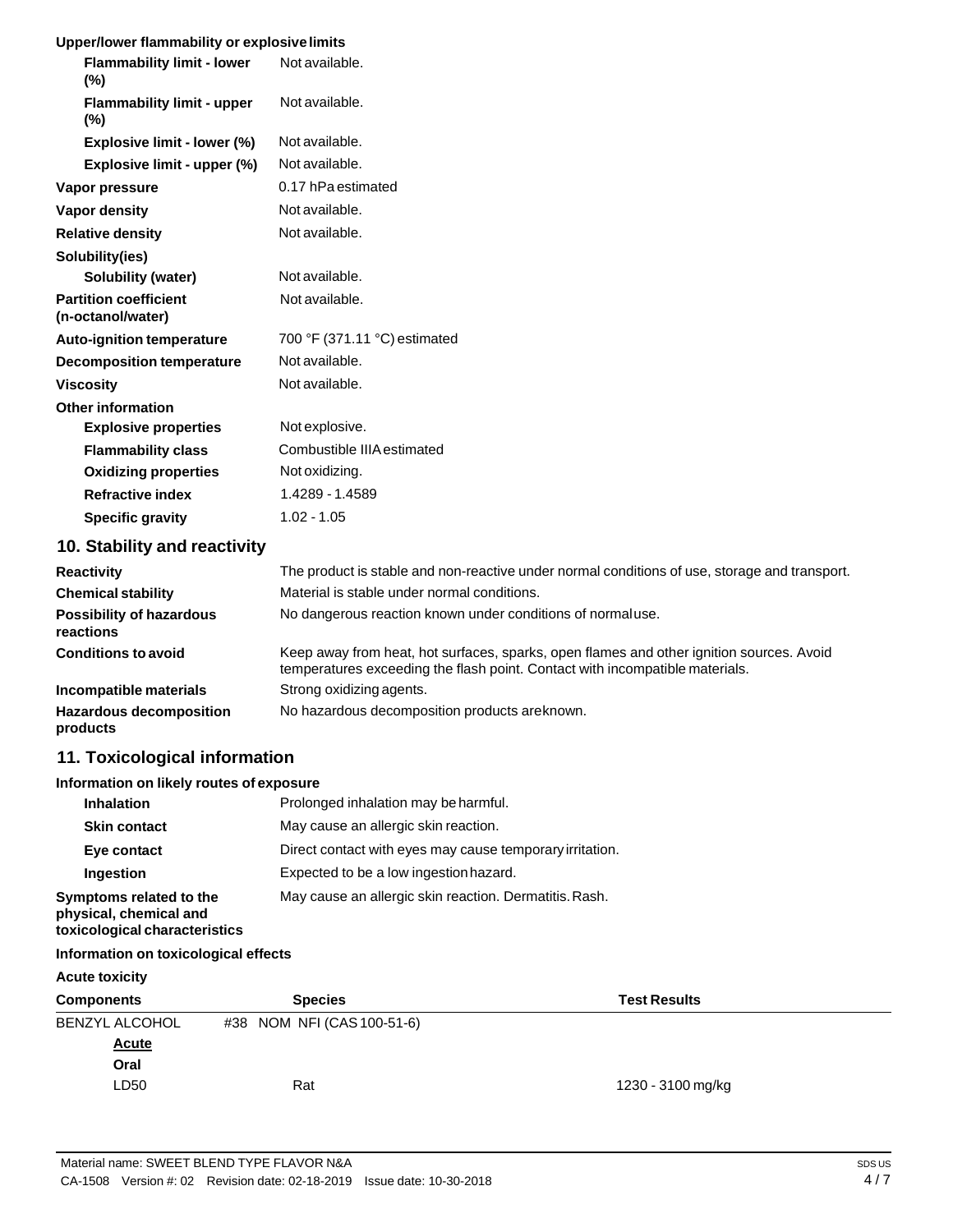| <b>Components</b>                                                   | <b>Species</b>                                                 | <b>Test Results</b>                                                                                                                                                                                   |
|---------------------------------------------------------------------|----------------------------------------------------------------|-------------------------------------------------------------------------------------------------------------------------------------------------------------------------------------------------------|
| MENTHOL CRYSTALS NAT NOP                                            | #1120 (CAS 2216-51-5)                                          |                                                                                                                                                                                                       |
| Acute                                                               |                                                                |                                                                                                                                                                                                       |
| Oral                                                                |                                                                |                                                                                                                                                                                                       |
| LD50                                                                | Rat                                                            | 3300 mg/kg                                                                                                                                                                                            |
| Skin corrosion/irritation                                           | Prolonged skin contact may cause temporary irritation.         |                                                                                                                                                                                                       |
| Serious eye damage/eye<br>irritation                                | Direct contact with eyes may cause temporary irritation.       |                                                                                                                                                                                                       |
| Respiratory or skinsensitization                                    |                                                                |                                                                                                                                                                                                       |
| <b>Respiratory sensitization</b>                                    | Not a respiratory sensitizer.                                  |                                                                                                                                                                                                       |
| <b>Skin sensitization</b>                                           | May cause an allergic skin reaction.                           |                                                                                                                                                                                                       |
| Germ cell mutagenicity                                              | mutagenic or genotoxic.                                        | No data available to indicate product or any components present at greater than 0.1% are                                                                                                              |
| Carcinogenicity                                                     | Not classifiable as to carcinogenicity to humans.              |                                                                                                                                                                                                       |
| IARC Monographs. Overall Evaluation of Carcinogenicity              |                                                                |                                                                                                                                                                                                       |
| Not listed.                                                         | OSHA Specifically Regulated Substances (29 CFR 1910.1001-1052) |                                                                                                                                                                                                       |
| Not regulated.                                                      | US. National Toxicology Program (NTP) Report on Carcinogens    |                                                                                                                                                                                                       |
| Not listed.                                                         |                                                                |                                                                                                                                                                                                       |
| <b>Reproductive toxicity</b>                                        |                                                                | This product is not expected to cause reproductive or developmental effects.                                                                                                                          |
| Specific target organ toxicity -<br>single exposure                 | Not classified.                                                |                                                                                                                                                                                                       |
| Specific target organ toxicity -<br>repeated exposure               | Not classified.                                                |                                                                                                                                                                                                       |
| <b>Aspiration hazard</b>                                            | Not an aspiration hazard.                                      |                                                                                                                                                                                                       |
| <b>Chronic effects</b>                                              | Prolonged inhalation may be harmful.                           |                                                                                                                                                                                                       |
| 12. Ecological information                                          |                                                                |                                                                                                                                                                                                       |
| <b>Ecotoxicity</b>                                                  |                                                                | The product is not classified as environmentally hazardous. However, this does not exclude the<br>possibility that large or frequent spills can have a harmful or damaging effect on the environment. |
| Persistence and degradability                                       |                                                                | No data is available on the degradability of any ingredients in the mixture.                                                                                                                          |
| <b>Bioaccumulative potential</b>                                    |                                                                |                                                                                                                                                                                                       |
| Partition coefficient n-octanol / water (log Kow)<br>BENZYL ALCOHOL | #38 NOM NFI                                                    | 1.1                                                                                                                                                                                                   |
| ETHYL VANILLIN #296<br>MENTHOL CRYSTALS NAT NOP #1120               |                                                                | 1.61<br>3.3                                                                                                                                                                                           |
| PROPYLENE GLYCOL                                                    | NOM NFI                                                        | $-0.92$                                                                                                                                                                                               |
| <b>Mobility in soil</b>                                             | No data available.                                             |                                                                                                                                                                                                       |
| Other adverse effects                                               |                                                                | No other adverse environmental effects (e.g. ozone depletion, photochemical ozone creation<br>potential, endocrine disruption, global warming potential) are expected from this component.            |
| 13. Disposal considerations                                         |                                                                |                                                                                                                                                                                                       |
| <b>Disposal instructions</b>                                        |                                                                | Collect and reclaim or dispose in sealed containers at licensed waste disposal site. Dispose of<br>contents/container in accordance with local/regional/national/international regulations.           |
| Local disposal regulations                                          | Dispose in accordance with all applicable regulations.         |                                                                                                                                                                                                       |
| Hazardous waste code                                                | disposal company.                                              | The waste code should be assigned in discussion between the user, the producer and the waste                                                                                                          |
| Waste from residues / unused<br>products                            | Disposal instructions).                                        | Dispose of in accordance with local regulations. Empty containers or liners may retain some<br>product residues. This material and its container must be disposed of in a safe manner (see:           |
| <b>Contaminated packaging</b>                                       | disposal.                                                      | Since emptied containers may retain product residue, follow label warnings even after container is<br>emptied. Empty containers should be taken to an approved waste handling site for recycling or   |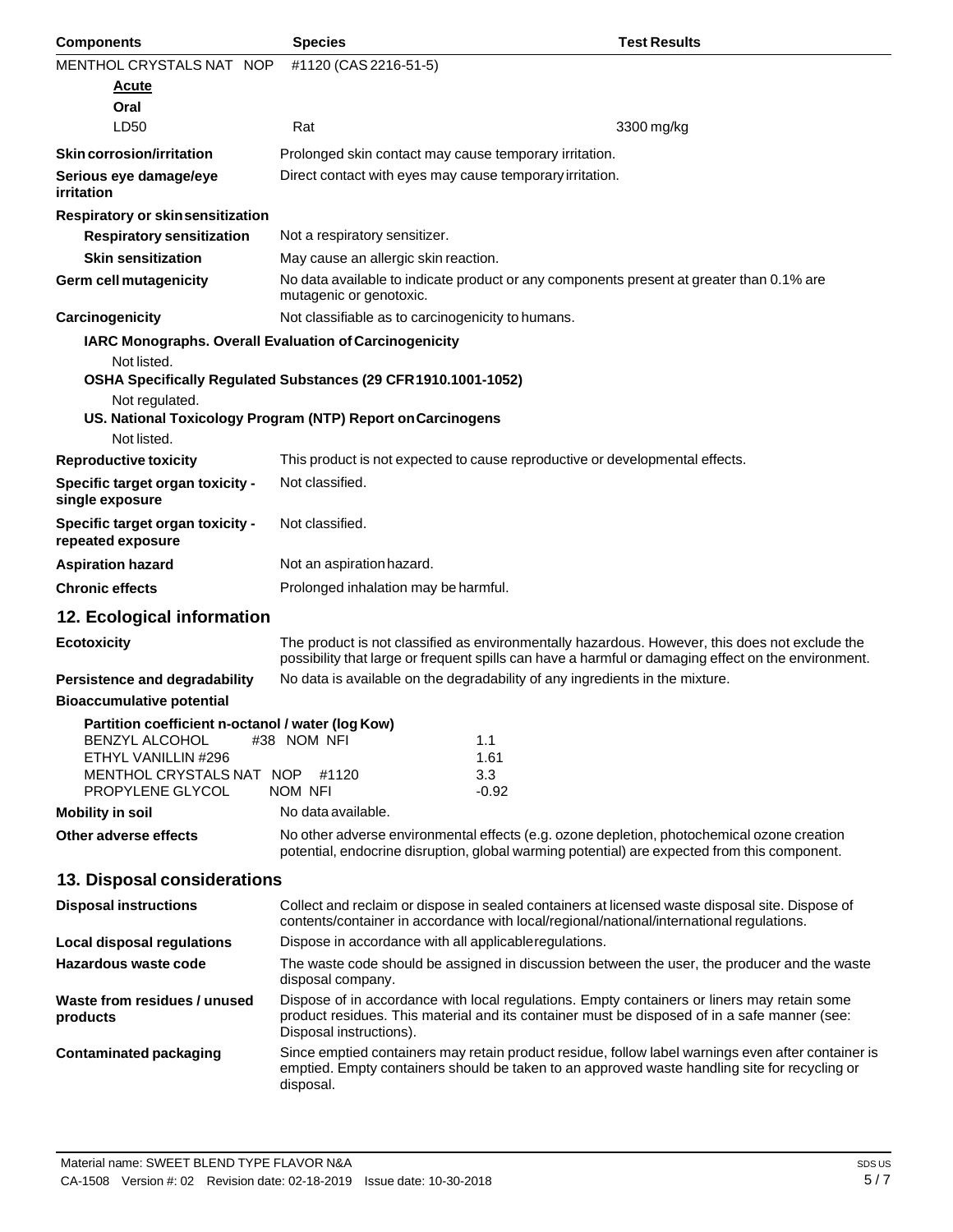## **14. Transport information**

### **DOT**

Not regulated as dangerous goods.

### **IATA**

Not regulated as dangerous goods.

#### **IMDG**

Not regulated as dangerous goods.

**Transport in bulk according to Annex II of MARPOL 73/78 and the IBC Code** Not established.

# **15. Regulatory information**

#### **US** federal regulations

This product is a "Hazardous Chemical" as defined by the OSHA Hazard Communication Standard, 29 CFR 1910.1200.

### **Toxic Substances Control Act (TSCA)**

**TSCA Section 12(b) Export Notification (40 CFR 707, Subpt.D)**

Not regulated.

#### **CERCLA Hazardous Substance List (40 CFR302.4)**

Not listed.

**SARA 304 Emergency release notification**

Not regulated.

**OSHA Specifically Regulated Substances (29 CFR1910.1001-1052)**

Not regulated.

### **Superfund Amendments and Reauthorization Act of 1986(SARA)**

**SARA 302 Extremely hazardous substance**

Not listed.

**SARA 311/312 Hazardous chemical** No (Exempt)

#### **SARA 313 (TRIreporting)**

Not regulated.

#### **Other federal regulations**

#### **Clean Air Act (CAA) Section 112 Hazardous Air Pollutants (HAPs)List**

Not regulated.

**Clean Air Act (CAA) Section 112(r) Accidental Release Prevention (40 CFR 68.130)**

Not regulated.

**Safe Drinking Water Act** Not regulated.

**(SDWA)**

#### **US state regulations**

### **California Proposition 65**

California Safe Drinking Water and Toxic Enforcement Act of 1986 (Proposition 65): Thismaterial is not known to contain any chemicals currently listed as carcinogens or reproductive toxins. For more information go to [www.P65Warnings.ca.gov.](http://www.p65warnings.ca.gov/)

#### **International Inventories**

| Country(s) or region | Inventory name                                                            | On inventory (yes/no)* |
|----------------------|---------------------------------------------------------------------------|------------------------|
| Australia            | Australian Inventory of Chemical Substances (AICS)                        | No                     |
| Canada               | Domestic Substances List (DSL)                                            | No                     |
| Canada               | Non-Domestic Substances List (NDSL)                                       | No                     |
| China                | Inventory of Existing Chemical Substances in China (IECSC)                | No                     |
| Europe               | European Inventory of Existing Commercial Chemical<br>Substances (EINECS) | <b>No</b>              |
| Europe               | European List of Notified Chemical Substances (ELINCS)                    | No                     |
| Japan                | Inventory of Existing and New Chemical Substances (ENCS)                  | No                     |
| Korea                | Existing Chemicals List (ECL)                                             | No                     |
| New Zealand          | New Zealand Inventory                                                     | No                     |